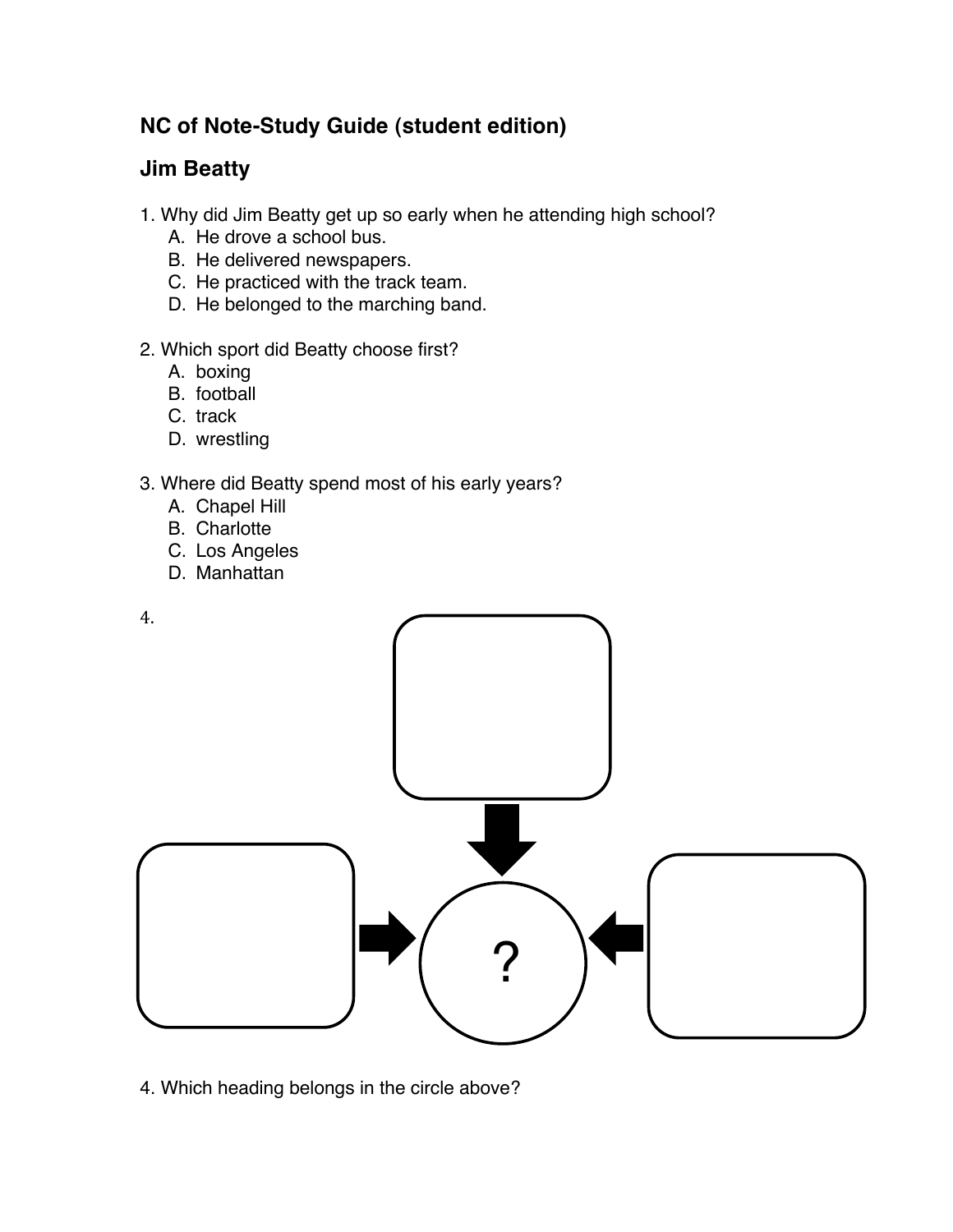- A. Charlotte's Central High School
- B. Los Angeles Track Club
- C. University of North Carolina at Chapel Hill
- D. USA Olympic Track Team
- 5. What was the "first" that Beatty said could not be taken away?
	- A. 26 American world records
	- B. men's 5000-meter gold medal
	- C. indoor mile in under 4 minutes
	- D. three ACC cross-country championships
- 6. How did ABC TV honor Jim Beatty?
	- A. produced a documentary on his life
	- B. recognized him for lifetime achievement
	- C. named him first-ever American Athlete of the Year
	- D. sponsored a feature about him in Sports Illustrated
- 7. Which ended Jim Beatty's track career?
	- A. age
	- B. finances
	- C. illness
	- D. injury
- 8. How is Beatty described?
	- A. assertive
	- B. honest
	- C. determined
	- D. outgoing

9. What elected office did he hold in Charlotte, after he moved back to Charlotte from California?

- A. Commissioner
- B. Mayor
- C. Member of the School Board
- D. State legislator

#### **WORDS:**

What does the text tell you about an attribute or meaning of the following? What clues do you find in context? Does any word have a prefix or suffix, similar word or word within the word that aids in defining the word?

- 1. track
- 2. elated
- 3. abrupt